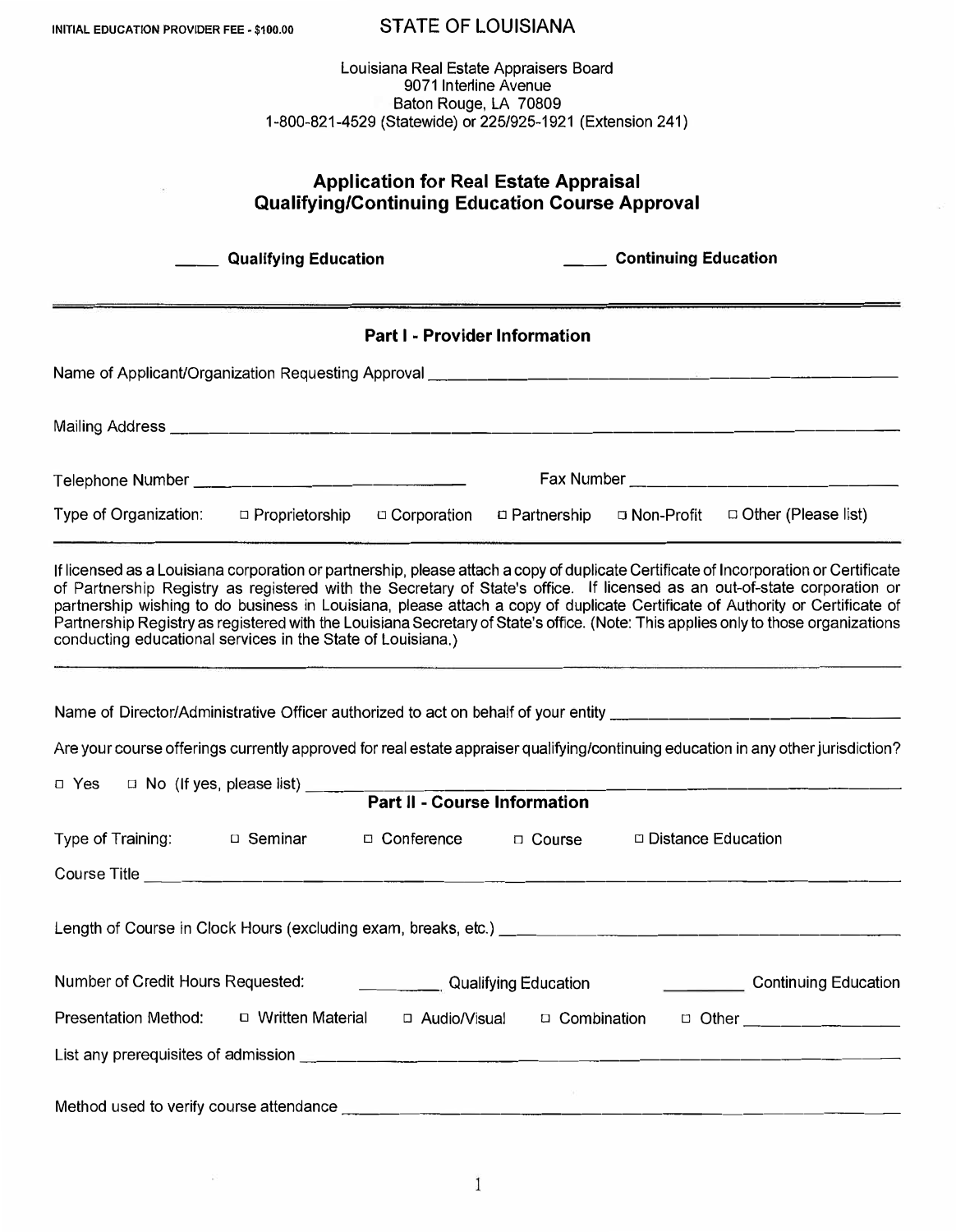Briefly explain your program's objectives and include, with this application, a detailed course outline and any additional materials that will enable the board to more effectively evaluate your program.

| Attendance Fees: | Registration | Tuition<br><u> 1990 - Jan Barnett</u> | Other (i.e., books, tapes) |
|------------------|--------------|---------------------------------------|----------------------------|
|                  |              |                                       |                            |
|                  |              |                                       |                            |

I certify that all information contained in this application, including all supplementary information submitted for the purpose of obtaining approval to offer courses for real estate appraiser qualifying/continuing education credit, is true and correct to the best of my knowledge. I agree to comply with all regulations of the board governing real estate appraisal education course providers. I understand that any changes in the information/materials originally submitted to the board for review must be reported at least thirty (30) days prior to the proposed offering, and that all attendance records must be retained for not less than three (3) years.

Organization Name

Signature

Date